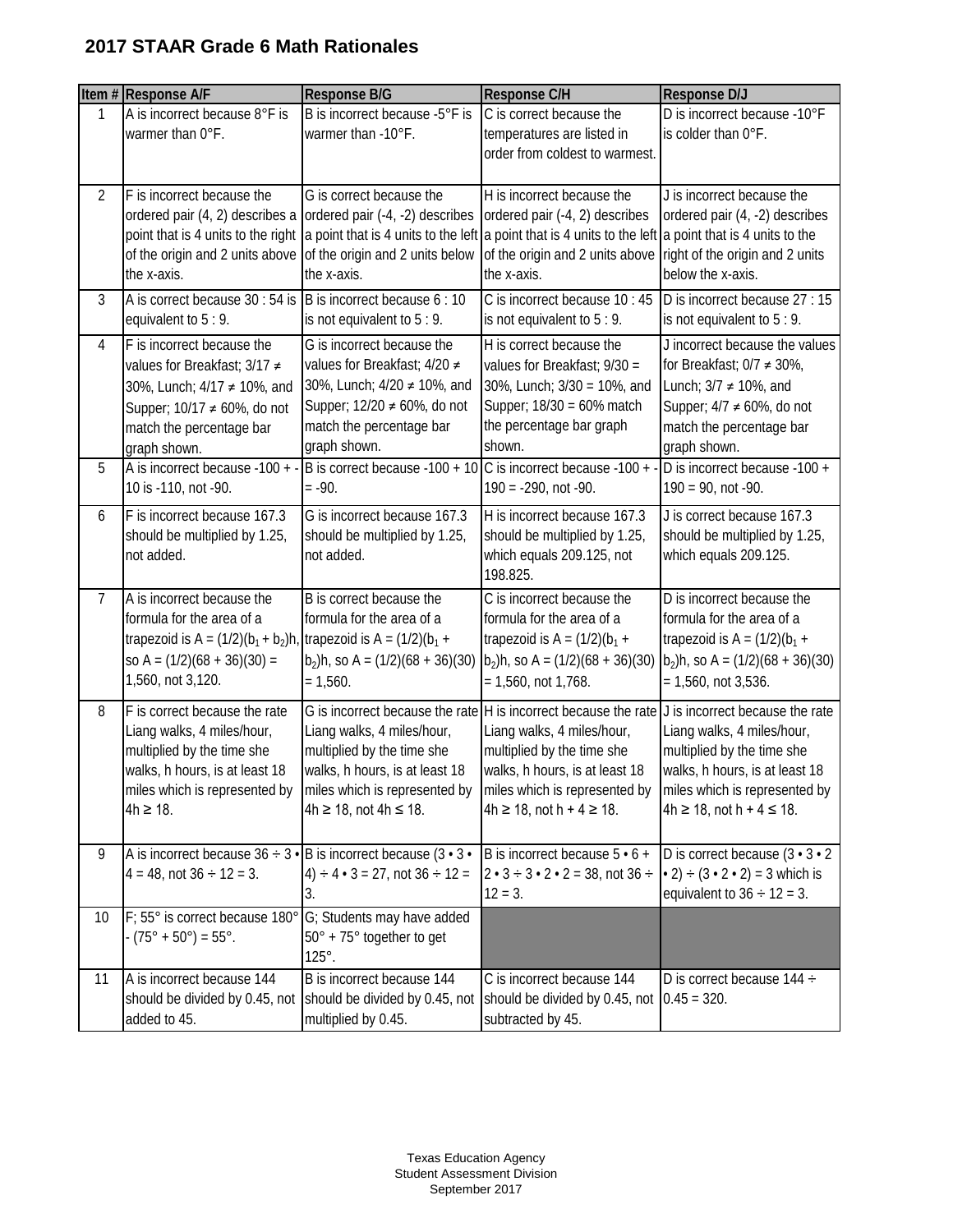|    | Item # Response A/F                                                                                                                                                                                      | Response B/G                                                                                                                                                                                                                                                                  | Response C/H                                                                                                                                                                           | <b>Response D/J</b>                                                                                                                                  |
|----|----------------------------------------------------------------------------------------------------------------------------------------------------------------------------------------------------------|-------------------------------------------------------------------------------------------------------------------------------------------------------------------------------------------------------------------------------------------------------------------------------|----------------------------------------------------------------------------------------------------------------------------------------------------------------------------------------|------------------------------------------------------------------------------------------------------------------------------------------------------|
| 12 | F is incorrect because he can<br>use his credit card to buy the<br>television now.                                                                                                                       | G is incorrect because he can<br>save money and pay cash for<br>the television later.                                                                                                                                                                                         | H is correct because he<br>CANNOT use his debit card to save money and use his debit<br>buy the television now<br>because he does not have<br>enough money in his bank<br>account now. | J is incorrect because he can<br>card to buy the television at a<br>later date.                                                                      |
| 13 | A is incorrect because the<br>graph shows that a player<br>receives 25 points for each<br>balloon popped, which is<br>represented by $y = 25x$ , not y<br>$= x + 25.$                                    | B is incorrect because the<br>graph shows that a player<br>receives 25 points for each<br>balloon popped, which is<br>represented by $y = 25x$ , not x<br>$= y + 25.$                                                                                                         | C is incorrect because the<br>graph shows that a player<br>receives 25 points for each<br>balloon popped, which is<br>represented by $y = 25x$ , not x<br>$= 25y.$                     | D is correct because the graph<br>shows that a player receives<br>25 points for each balloon<br>popped, which is represented<br>by $y = 25x$ .       |
| 14 | F is correct because 225 - 140<br>$= 85.$                                                                                                                                                                | G is incorrect because 195 -<br>$135 = 60$ , not 45.                                                                                                                                                                                                                          | H is incorrect because the<br>median attendance at the fall<br>musical was 165.                                                                                                        | J is incorrect because the<br>lower and upper quartiles for<br>the attendance at the spring<br>musical are 135 and 195.                              |
| 15 | A is incorrect because x<br>pieces of paper divided by 16<br>students is fewer than 6<br>pieces for each student can be stack can be represented by<br>represented by $x/16 < 6$ , not<br>$x/16 \le 6$ . | B is correct because x cards<br>divided by 16 stacks is no<br>more than 6 cards in each<br>$x/16 \le 6$ .                                                                                                                                                                     | C is incorrect because x shirts<br>divided by 16 stacks is at least markers divided by x<br>6 shirts for each stack can be<br>represented by $x/16 \ge 6$ , not<br>$x/16 \le 6$ .      | D is incorrect because 16<br>classmates is fewer than 6<br>markers for each classmate<br>can be represented by 16/x <<br>6, not $x/16 \le 6$ .       |
| 16 | F is incorrect because $(y \cdot 40)$<br>$+ 8 = 40 \cdot y + 8$ , not $y \cdot 48$ .                                                                                                                     | G is incorrect because $(y \cdot 4) \cdot$<br>$8 = y \cdot 32$ , not $y \cdot 48$ .                                                                                                                                                                                           | $(y \cdot 8) = y \cdot 48.$                                                                                                                                                            | H is correct because $(y \cdot 40) + J$ is incorrect because $(y \cdot 4) +$<br>$8 = 4 \cdot y + 8$ , not y $\cdot$ 48.                              |
| 17 | A is correct because Megan<br>used more solution per gallon<br>than Desmond because 5:1<br>is greater than 8 : 2, which is<br>equivalent to 4 : 1.                                                       | B is incorrect because Megan<br>used more solution per gallon<br>than Desmond because 5:1<br>is greater than $8:2$ , which is<br>equivalent to 4 : 1, not<br>because 5 mL is greater than<br>2 mL.                                                                            | C is incorrect because Megan<br>used more solution per gallon<br>than Desmond because 5:1<br>is greater than 8 : 2, which is<br>equivalent to 4 : 1.                                   | D is incorrect because Megan<br>used more solution per gallon<br>than Desmond because 5:1<br>is greater than 8 : 2, which is<br>equivalent to 4 : 1. |
| 18 | is correctly placed at -24/3 on<br>the number line.                                                                                                                                                      | F is incorrect because point P $ G$ is correct because point Q is H is incorrect because point R $ J$ is incorrect because point S<br>NOT correctly placed at $-9/2 =$ is correctly placed at 7/2 on<br>4.5 on the number line. The<br>number line shows point Q at -<br>3.5. | the number line.                                                                                                                                                                       | is correctly placed at 15/3 on<br>the number line.                                                                                                   |
| 19 | A is incorrect because 3<br>multiplied by 2/3 is equal to 1,<br>and 1 is not between 3 and 4.                                                                                                            | B is incorrect because 3<br>multiplied by 2/3 is equal to 1,<br>and 1 is not less than 2/3.                                                                                                                                                                                   | C is correct because 3<br>multiplied by 2/3 is equal to 1,<br>and 1 is between 2/3 and 3.                                                                                              | D is incorrect because 3<br>multiplied by 2/3 is equal to 1,<br>and 1 is not greater than 4.                                                         |
| 20 | F is incorrect because the list<br>is not in order from least to<br>greatest; 1/2 is greater than<br>3/8.                                                                                                | G is incorrect because the list<br>is not in order from least to<br>greatest; 15/32 is greater than<br>5/16.                                                                                                                                                                  | H is incorrect because the list<br>is not in order from least to<br>greatest; 1/2 is greater than<br>3/8.                                                                              | J is correct because the list is<br>in order from least to greatest.                                                                                 |
| 21 | A; 5 is correct because $90 = 2$<br>$3^2 \cdot 5$ .                                                                                                                                                      | B; Students may have solved<br>$2 \cdot 3^2 = 18$ .                                                                                                                                                                                                                           |                                                                                                                                                                                        |                                                                                                                                                      |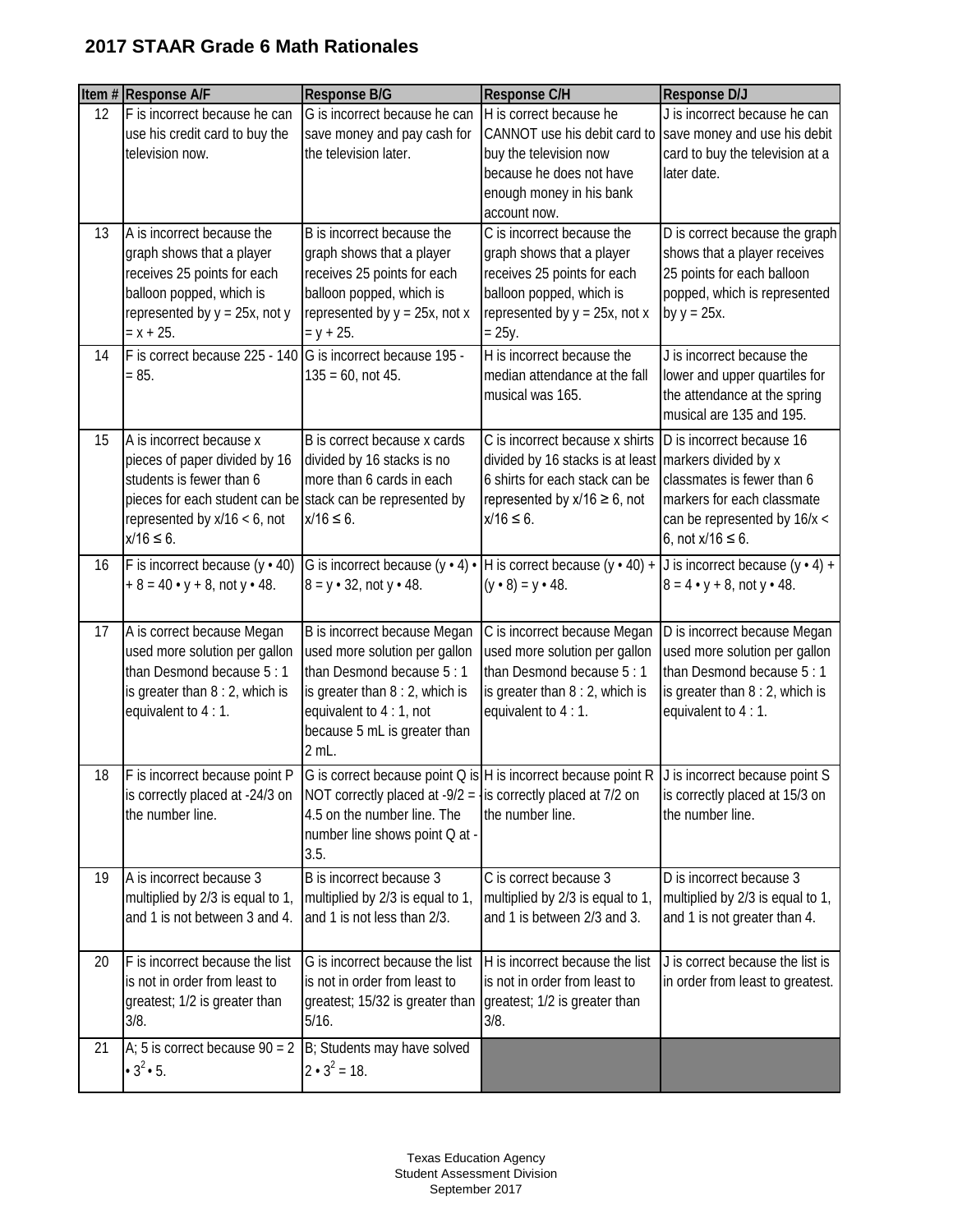|    | Item # Response A/F                                                                                                                                                                                   | Response B/G                                                                                                                                                                                                                                                               | Response C/H                                                                                                                                                                      | Response D/J                                                                                                                                                                                                         |
|----|-------------------------------------------------------------------------------------------------------------------------------------------------------------------------------------------------------|----------------------------------------------------------------------------------------------------------------------------------------------------------------------------------------------------------------------------------------------------------------------------|-----------------------------------------------------------------------------------------------------------------------------------------------------------------------------------|----------------------------------------------------------------------------------------------------------------------------------------------------------------------------------------------------------------------|
| 22 | F is incorrect because the<br>length of the screen, x, can be<br>found by dividing the area, A,<br>by 7, as represented by $x =$<br>A/7, not $x = 7/A$ .                                              | G is incorrect because the<br>length of the screen, x, can be<br>found by dividing the area, A,<br>by 7, as represented by $x =$<br>$A/7$ , not $x = A + 27$ .                                                                                                             | H is incorrect because the<br>length of the screen, x, can be<br>found by dividing the area, A,<br>by 7, as represented by $x =$<br>A/7, not $x = A - 2(7)$ .                     | J is correct because the length<br>of the screen, x, can be found<br>by dividing the area, A, by 7,<br>as represented by $x = A/7$ .                                                                                 |
| 23 | A is incorrect because 40,820<br>$33,904 = 6,916$ , multiplied<br>over 10 years is equal to<br>69,160, not 6,916.                                                                                     | B incorrect because 40,820 -<br>$33,904 = 6,916$ , multiplied<br>over 10 years is equal to<br>69,160, not 74,724.                                                                                                                                                          | C is incorrect because 40,820<br>$33,904 = 6,916$ , multiplied<br>over 10 years is equal to<br>69,160, not 747,240.                                                               | D is correct because 40,820 -<br>$33,904 = 6,916$ , multiplied<br>over 10 years is equal to<br>69,160.                                                                                                               |
| 24 | F is correct because each<br>day's number of viewers is<br>the next day's number of<br>viewers.                                                                                                       | G is incorrect because each<br>day's number of viewers is<br>multiplied by the factor 7 to get multiplied by the factor 7 to get multiplied by the factor 7 to get multiplied by the factor 7 to get<br>the next day's number of<br>viewers, not 12,000.                   | H is incorrect because each<br>day's number of viewers is<br>the next day's number of<br>viewers, not 2,401.                                                                      | J is incorrect because each<br>day's number of viewers is<br>the next day's number of<br>viewers, not 30.                                                                                                            |
| 25 | A is incorrect because 8 - (-3)<br>$+33 \div (-3) = 0$ , not -22.                                                                                                                                     | B is incorrect because $-3 + (-$<br>$2) - (-8) - 1 = 2$ , not -22.                                                                                                                                                                                                         | C is incorrect because $-6 \cdot 2$ -<br>$(-15) = 3$ , not -22.                                                                                                                   | D is correct because -5 · 2 -<br>$12 = -22$ .                                                                                                                                                                        |
| 26 | F is incorrect because the<br>is about 2 3/4. The formula for<br>volume of a rectangular prism<br>is $V = Bh$ , so $V = (4)(2 \frac{3}{4})(2)$<br>which is closest to 22, not 27.                     | G is correct because the<br>length is about 4 and the width length is about 4 and the width length is about 4 and the width<br>is about 2 3/4. The formula for<br>volume of a rectangular prism<br>is $V = Bh$ , so $V = (4)(2 \frac{3}{4})(2)$<br>which is closest to 22. | H is incorrect because the<br>is about 2 3/4. The formula for<br>volume of a rectangular prism<br>is $V = Bh$ , so $V = (4)(2 \frac{3}{4})(2)$<br>which is closest to 22, not 11. | J is incorrect because the<br>length is about 4 and the width<br>is about 2 3/4. The formula for<br>volume of a rectangular prism<br>is $V = Bh$ , so $V = (4)(2 \frac{3}{4})(2)$<br>which is closest to 22, not 12. |
| 27 | A is correct because a dollar<br>saved each week multiplied by mile each week multiplied by<br>the number of weeks, x, and<br>added to six dollars will give<br>the correct y values in the<br>table. | B is incorrect because one<br>the number of weeks, x, and<br>added to one mile will not give<br>the correct y values in the<br>table.                                                                                                                                      | C is incorrect because one<br>book read each week<br>multiplied by the number of<br>weeks, x, and added to zero<br>books will not give the correct<br>y values in the table.      | D is incorrect because six<br>multiplied by the number of toy<br>trains, x, will not give the<br>correct y values in the table.                                                                                      |
| 28 | F is incorrect because 6<br>students sold more than 40<br>items, which is greater than 5<br>students who sold between 10 students who sold more than<br>and 20 items.                                 | G is incorrect because 11<br>students sold less than 30<br>items, which is greater than 10 litems sold is 15, not 30.<br>30 items.                                                                                                                                         | H is incorrect because the<br>most common number of                                                                                                                               | J is correct because the most<br>common number of items sold<br>is 15.                                                                                                                                               |
| 29 | A; 320 is correct because if 8<br>bats ate 40 grams, then each<br>bat ate 8 grams, multiply 8 by<br>64 bats equals 320.                                                                               | B; Students may have<br>multiplied $40(64) = 2,560$ and<br>not divided 2,560 by 8.                                                                                                                                                                                         |                                                                                                                                                                                   |                                                                                                                                                                                                                      |
| 30 | F is incorrect because 30 $\div$ (3 G is correct because 30 $\div$ (3 +<br>+ x) is not equivalent to $(3 + x)$  x) = 30 ÷ (x + 3).<br>$-30.$                                                          |                                                                                                                                                                                                                                                                            | H is incorrect because $30 \div (3)$<br>+ x) is not equivalent to $(3 \div$<br>$30 + x$ .                                                                                         | J is incorrect because $30 \div (3)$<br>$+ x$ ) is not equivalent to 30 $\div$ 3<br>$+30 \div x$ .                                                                                                                   |
| 31 | A is incorrect because the<br>formula for the area of a<br>rectangle is $A = bh$ , so $4b \leq$<br>48, divide both sides by 4 to<br>get $b \le 12$ , not $b \le 44$ .                                 | B is incorrect because the<br>formula for the area of a<br>rectangle is $A = bh$ , so $4b \leq$<br>48, divide both sides by 4 to<br>get $b \le 12$ , $b \ge 52$ .                                                                                                          | C is correct because the<br>formula for the area of a<br>rectangle is $A = bh$ , so $4b \leq$<br>48, divide both sides by 4 to<br>get $b \leq 12$ .                               | D is incorrect because the<br>formula for the area of a<br>rectangle is $A = bh$ , so $4b \leq$<br>48, divide both sides by 4 to<br>get b ≤ 12, not b ≥ 192.                                                         |